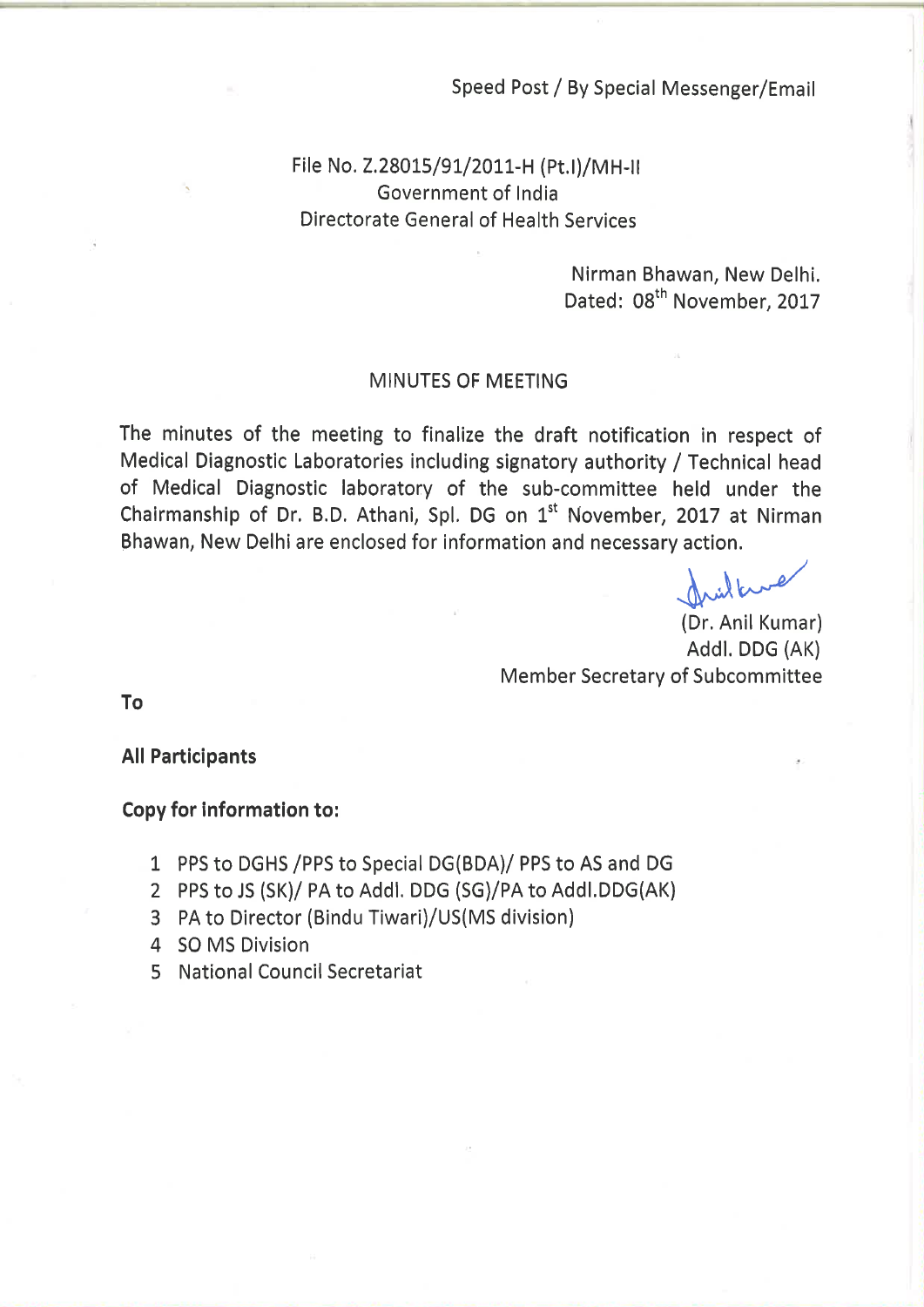# **Minutes of the Meeting**

**The meeting of Subcommittee to finalize the draft notification in respect of minimum standards of Medical Diagnostic Laboratories including signatory authority/technical he ad of medical diagnostic laboratory held under the chairmanship of Dr. B D Athani, Spl. DGHS on 01-11-2017 at Nirman Bhawan, New Delhi.**

List of Participants is at Annexure 1

The following three documents were circulated in advance to all participants:

- 1. Draft Notification of minimum standards of Medical Diagnostic Laboratories,
- 2. Letter indicating the view of MCI in response to queries of NABL and
- 3. Copy of Delhi High Court order of judgement for the case WP(C) 6740/2017 and CM No- 28067/2017 dated15-9-2017

 Dr. B D Athani, Spl. DGHS, the Chairman of the Subcommittee welcomed the participants. After introduction, the chairman stated that the main agenda of the meeting is the issue of signatory authority of medical diagnostic laboratory reports or technical head for running of medical diagnostic laboratory. He stated that the views of both medical and MSc / Phd in Biochemistry/Microbiology and other Laboratory professionals are being sought.

Dr. Anil Kumar, Addl.DDG(AK) informed that as per the decision taken in  $10^{th}$  meeting of National Council, this subcommittee was constituted to deliberate on this very issue under consideration and give its recommendation for consideration of National Council.

 Initially the views of the following representatives of MSc/PhD/Lab. Technologists were sought

- a. Dr Ajay Soni, National Coordinator, Association of Clinical Microbiologists and Biochemists(ACMB)
- b. Shri Arjun Maitra, General Secretary, National M.Sc Medical Teachers' Association (NMMTA)
- c. Shri Kaptan Singh Sehrawat, President, Indian Confederation of Medical Laboratory ScienceICMLS
- d. Dr Malkit Singh, Executive Member, Indian Confederation of Medical Laboratory **ScienceICMLS**
- e. Dr Pankaj Kaul, General Secretary Indian Confederation of Medical Laboratory Science ICMLS
- f. Dr Siva Adarsh, Executive Member ACBM
- g. Shri Rishabh Rajput, Joint Secretary, ACBM-DC

#### **Views of representative of MSc/PhD Laboratory Professionals as mentioned above:**

a. Many institutions are running clinical biochemistry course where students are exposed to clinical work. The committee was also informed that presently there is no council, no regulatory authority for running various degree courses. It was agreed that information like universities where these courses can be conducted as well as comparison of degrees awarded currently by them and competency level of the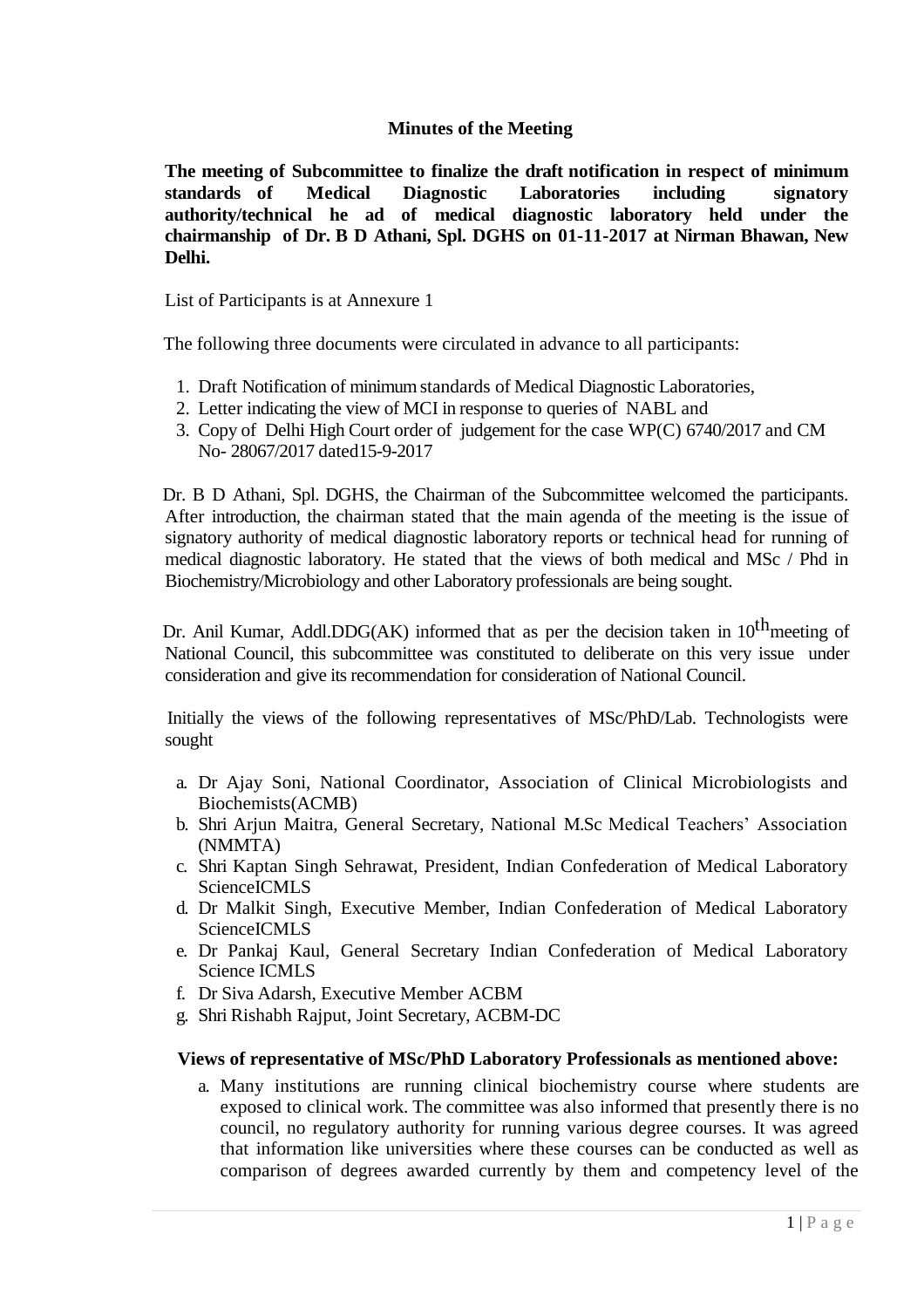people holding these degrees etc. is not available.

- b. These qualified laboratory professionals just give results of investigation for the convenience of medical professionals treating the patients. There is no trespassing or encroachment in professional area of doctors.
- c. As per the ethics, laboratory professionals have to write whatever they are observing in the given sample. They were also of the view that when they have been recognized for teaching in medical colleges, then why there is now objection to allow them being a signatory authority on medical reports. The view was also expressed that they are having desired qualification and experience of working in laboratory for a number of years and nothing against their name, qualified laboratory professional having MSc/MSc, PhD qualification should be allowed to sign lab reports.
- d. Contribution of laboratory professional in management of diseases is enormous, at par with medical professionals. It is the basic science which is being applied to medical science. However the boundaries are becoming bigger.
- e. It was agreed that the competency of such Lab. Professionals should be there but competency may be introduced in a phased manner.

### **Views of the Sub-committee members:**

- a. As there is no council/regulatory body presently in India for laboratory professionals like MSc/PhD/ Laboratory technologist, they do not have indemnity insurance, no liability falls upon them if any miss-happening occurs due to wrong reporting of investigations.
- b. There is a Delhi Court judgement on this issue in respect of the case WP(C) 6740/2017 and CM No- 28067/2017. If same is to be contested, then appeal can be preferred against this judgement.
- c. It was agreed that some newer branches like molecular genetics require laboratory professionals having MSc/PhD qualification. However, now many newer branches of lab investigations viz. Immunology, molecular biology, and genetics cannot be equated with routine laboratory investigations. Presently Doctors completing MD Pathology have due exposure in this segment and are well qualified to give their opinion.
- d. Laboratory professionals and doctors are supplementary and complementary to each other and they should work in same spirit.
- e. Due to more and more use of auto analyzers, Artificial intelligence (AI), role of professional in laboratories are getting reduced in processing samples for various investigations and reporting.
- f. Grey areas exist between reporting on specimen and making final diagnosis. To remove this fallacy, regulatory commission, structured courses and evaluation of competence is required.
- g. Today medical science, like any other branch of the science, is the matrix science and all participants in this matrix are equally important and it will not be fair to leave or compare importance of any member in the matrix.
- h. Dr Vandana Jain, Director, NABL opined that all lab investigation reports by Laboratory professionals like MSc/PhD should be without diagnosis and with a disclaimer that "this report is only for their reference to the medical doctor for arriving final diagnosis". This is as per the Delhi High Court judgement.
- i. Dr Parul Goel, Deputy Secretary, MCI was of the opinion "all lab reports to be signed/counter signed by persons registered with MCI/State Medical Council". She informed that clause 15 (2) (b), 15 (2) (c), of Indian Medical Council Act 1956 and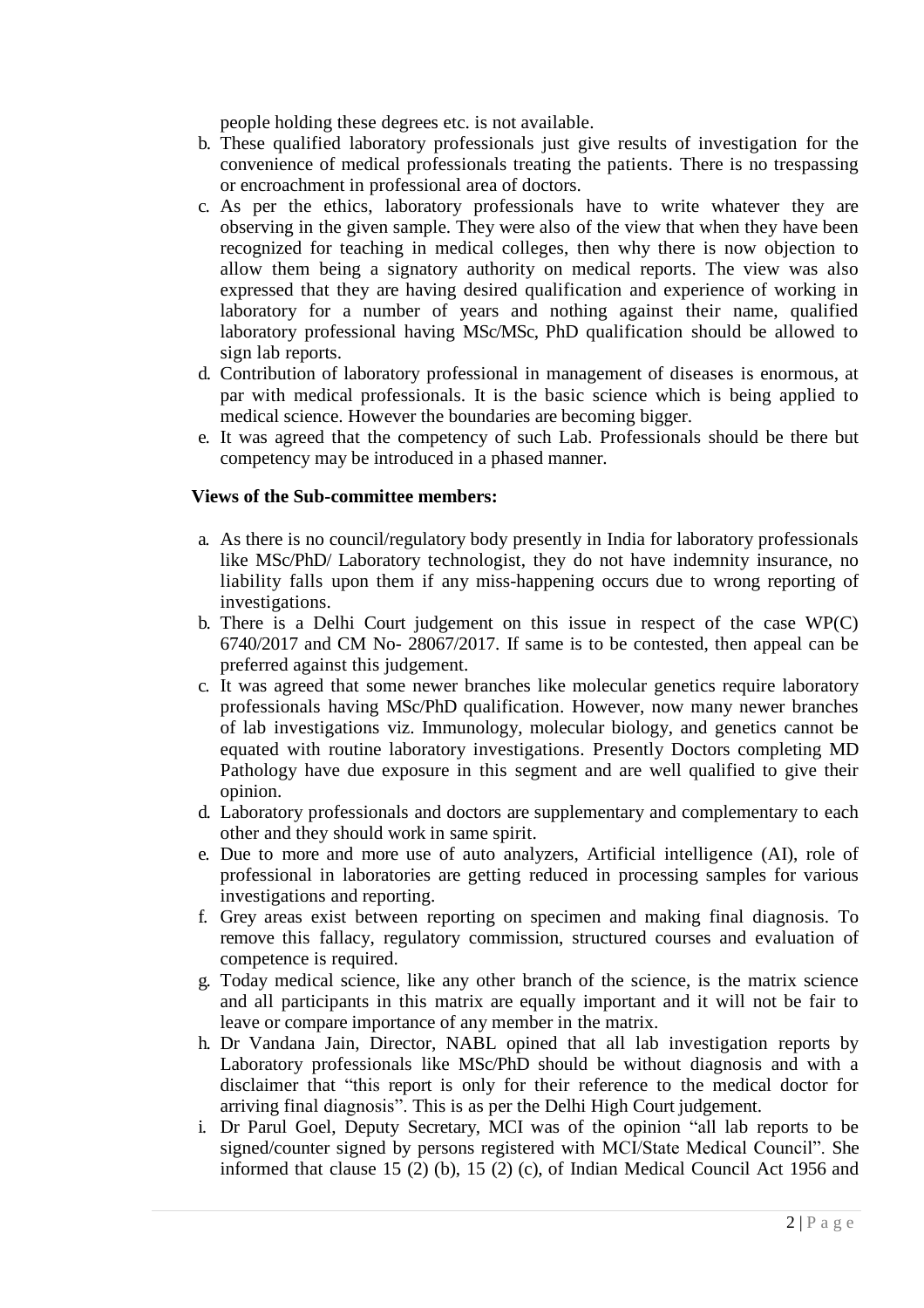1.1.3 of MCI Code of Ethics, the Laboratory reports can be signed only by doctors registered with MCI. Further MCI has no regulatory power to take action against Laboratory professionals like MSc / PhD / Lab.Technologists.

It was noted that there is no consensus and conflicting views were emerging in the subcommittee regarding procedure, authority and mode of testing competency level and final individual signatory authority on the lab reports. The chair observed that further deliberations may be required on the subject. Chairman asked the member of subcommittee to forward their detailed views so that final consensus can be arrived on the subject. However no new views have been received till the issue of these minutes.

## **After discussions and deliberations, the following points were recommended:**

1. There is a Court order that cannot be overruled and has to be followed. Non-medical Laboratory professionals cannot trespass into diagnostic area. As per the Court Order, the interpretation of the Lab. Report cannot be done by MSc / PhD / Technologists Laboratory Professionals; However the Hon'ble High Court has not taken cognizance of following issues:

- (i). Data related to registration status and competency levels of MSc/PhD/technologists is not available
- (ii). MSc/PhD/technologists are currently not regulated by any council. A vast number of such personnel are available who should not be functioning without regulation.
- (iii). As per Medical Institutions Regulations, 1998 (Amended upto 8-6-2017) of MCI, in the departments of Anatomy, Physiology, Biochemistry, Pharmacology and Microbiology, non-medical teachers may be appointed to the extent of 30% of the total number of posts in the department.
- (iv). The Indian Medical Council Act empowers only the medical professionals (Doctors) to sign the Laboratory Report. The draft notification for medical diagnostic laboratories issued under Clinical Establishments Act also requires the Laboratory Report to be signed by atleast an MBBS doctor.
- (v). Accountability in terms of Consumer laws and medico legal applications will also need to be settled in case of non-medical laboratory personals.
- (vi). The order of Hon'ble High Court has made provision for the Laboratory test results to be signed by MSc/Phd Laboratory Professionals. There is distinct difference between Indian Medical Council Act and order of High Court.

2. Regarding signing of Laboratory Reports by those holding MDS qualification in Oral pathology and radiology, it may be allowed as per Dental Council Act.

3. Ministry will have to consider regulating Laboratory professionals belonging to various branches like Biochemistry, Microbiology and Genetics etc. by a separate Council. Consultation with Ministry of Law will be necessary for further decision in this regard.

The meeting ended with a vote of thanks to the Chair.

\*\*\*\*\*\*\*\*\*\*\*\*\*\*\*\*\*\*\*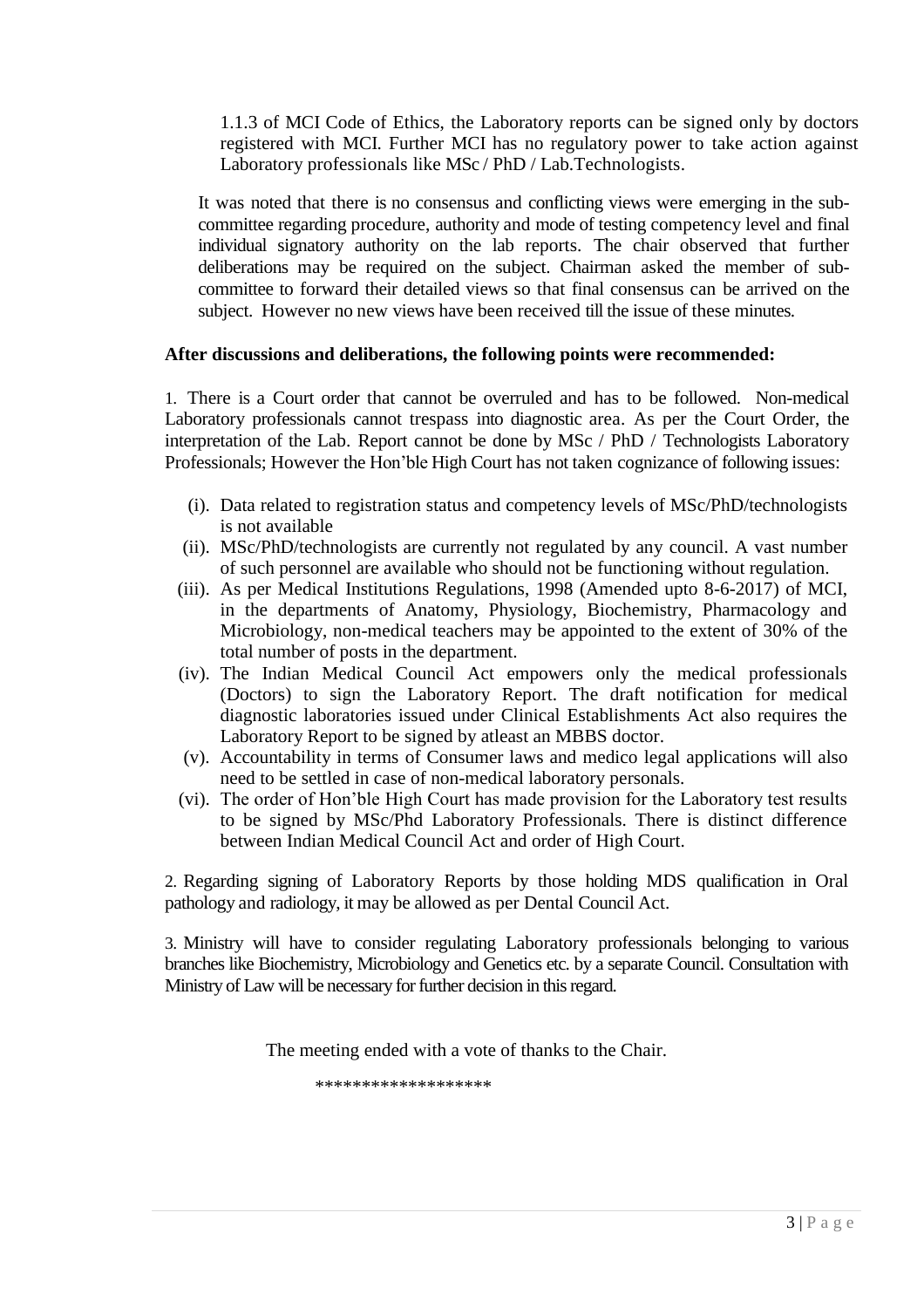# LIST OF MEMBERS OF NATIONAL COUNCIL FOR CLINICAL ESTABLISHMENTS AND OTHER PARTICIPANTS

The first meeting of Subcommittee to finalise the draft notification in respect of Medical Diagnostic Laboratories including signatory authority/technical head of medical diagnostic laboratory

|                          | <b>S.No Name with Designation</b>                                                     | <b>Address</b>                                     | <b>Telephone</b><br>No./Mobile<br>No./Fax No. | E-mail                           |
|--------------------------|---------------------------------------------------------------------------------------|----------------------------------------------------|-----------------------------------------------|----------------------------------|
|                          | Chairman and Members who attended the meeting.                                        |                                                    |                                               |                                  |
| $\mathbf{1}$             | Dr B.D. Athani, Spl.DGHS and Dte.GHS, Nirman Bhawan,<br>Chairman of Subcommittee      |                                                    |                                               |                                  |
| $\overline{2}$           | Dr. Sudhir Gupta, Addl.DDG                                                            | Room No-554A, Dte. GHS,<br>Nirman Bhawan, NewDelhi | 23061980                                      | drsudhirgupta@gmail.co<br>m      |
| 3                        | DrAnil Kumar, AddlDDG                                                                 | Room No-560 A, Dte.GHS<br>NirmanBhawan, NewDelhi   | 23061329                                      | dr.anilkumar@nic.in              |
| $\overline{\mathcal{A}}$ | Dr. K K Agarwal, National IMA House, IP Marg,<br>President, IMA                       | Delhi-110092                                       | 9811090206                                    | drkknpima2017<br>@gmail.com      |
| 5                        | Dr R N Tandon, HSG, IMA                                                               | IMA House, IP Marg,<br>Delhi                       | 9810089490                                    | hsg@ima-india.org                |
| 6                        | Dr N V Kamat, P.Advisor,<br><b>IMA</b>                                                | IMA House, IP Marg,<br>Delhi                       | 9810446260                                    | hsg@ima-india.org                |
| $\overline{7}$           | Dr Ravinder Kaur, Dir.Prof.<br>& Micro, HOD, LHMC                                     | Dept.of Microbiology,<br><b>LHMC</b>               | 9811809868                                    | drkaur@hotmail.com               |
| 8                        | Dr Chand Wattal, Chairman<br>Dept.of Clinical Microbiology,<br>Sir Ganga Ram Hospital | Sir Ganga Ram Hospital,<br>New Delhi               | 9810502899                                    | chandwattal@gmail.co<br>m        |
| 9                        | Dr Gita Satpathy, Prof &<br><b>HOD Dept.of Microbiology</b>                           | AIIMS, New Delhi                                   | 9810943051                                    | gitasatpathy@gmail.com           |
| 10                       | Dr Kalpana Luthra, Prof.<br>Biochemistry, AIIMS                                       | AIIMS, New Delhi                                   | 9810412301                                    | kalpanaluthra@gmail.co<br>m      |
| 11                       | Shri Avijit Das, Rep.from<br><b>NABL</b>                                              | NABL, Gurgaon                                      | 9871339210                                    | avijit@nabl.qcin.org             |
| 12                       | Shri Sagar S Jaiswal, Rep.<br>from NABL                                               | NABL, Gurgaon                                      | 8010164371                                    | sagarshivamjaiswal@gmai<br>l.com |
| 13                       | Shri Vikas Chopra, Rep.<br>from NABL                                                  | NABL, Gurgaon                                      | 9212036118                                    | care-<br>educational@yahoo.com   |
| 14                       | DrVandana Jain, Director,<br><b>NABL</b>                                              | NABL House, Plot-45,<br>Sector-44, Gurgaon         | 9810788750                                    | vandana@nabl.qcin.org            |
| 15                       | Dr Parul Goel, Deputy<br>Secretary, MCI                                               | <b>MCI</b>                                         | 9821779880                                    | parul006@gmail.com               |
| 16                       | Indrani<br>Dr<br>Dhawan,<br>Prof.&HOD,<br>Dept.of<br>Pathology,<br>SJH & VMMC         | SJH & VMMC                                         | 9910944435                                    | indrani_dhawan@yahoo.<br>co.in   |